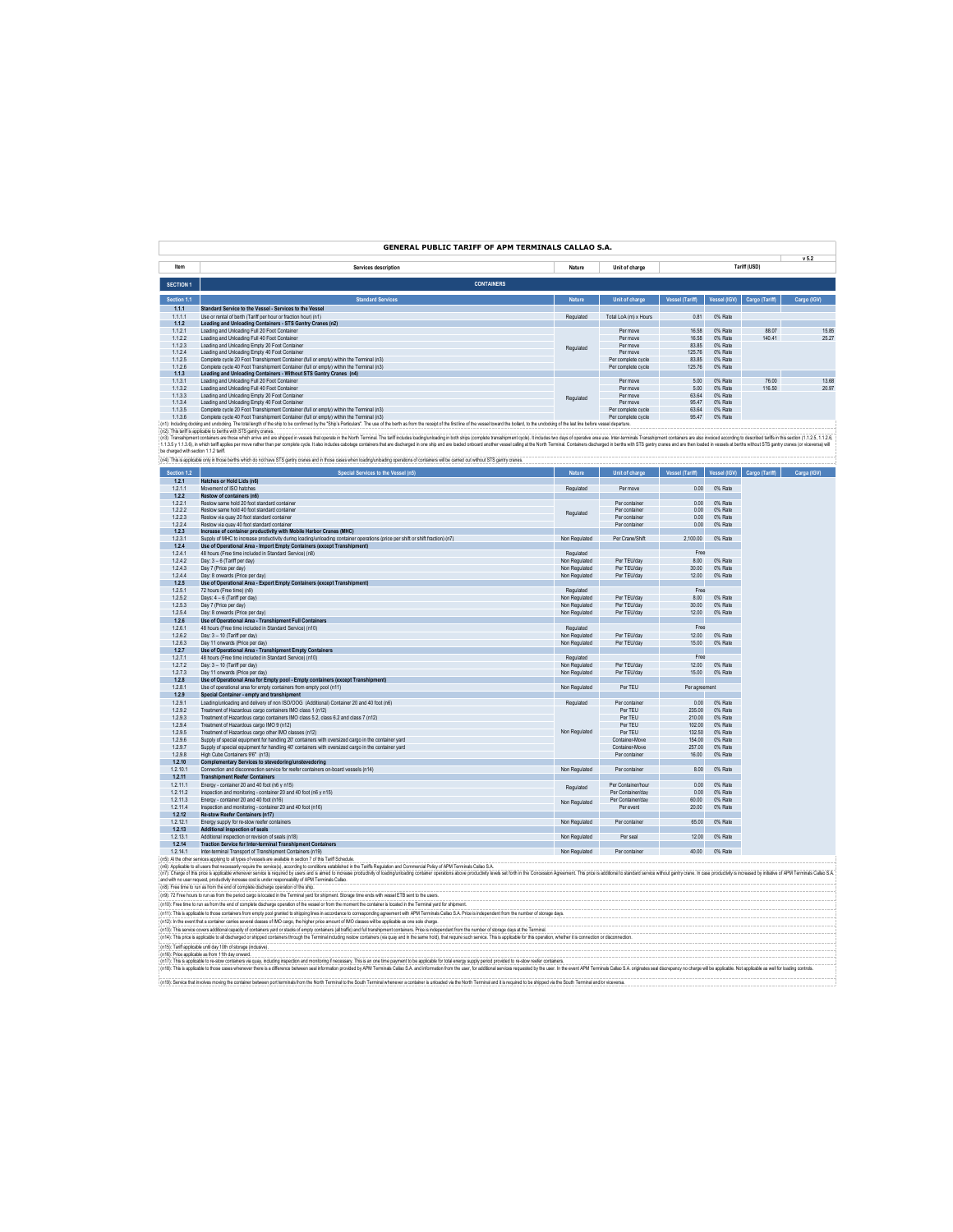| Section 1.3 | Special Service of Use of Operational Area (Port Terminal) - Services to the Cargo                                                                                                                                             | Nature        | Unit of charge | Vessel (Tariff) | Vessel (IGV) | Cargo (Tariff) | Carga (IGV) |       |
|-------------|--------------------------------------------------------------------------------------------------------------------------------------------------------------------------------------------------------------------------------|---------------|----------------|-----------------|--------------|----------------|-------------|-------|
| 1.3.1       | Use of Operational Area - Import Full Containers (except Transhipment) (n20)                                                                                                                                                   |               |                |                 |              |                |             |       |
| 1.3.1.1     | 48 hours to import and/or discharge container (Free time included in Standard Service) (n21)                                                                                                                                   | Regulated     |                |                 |              |                | Free        |       |
| 1.3.1.2     | Day: 3 - 6 (Tariff per day)                                                                                                                                                                                                    |               | Per TEU/day    |                 |              | 20.00          |             | 3.60  |
| 1.3.1.3     | Day 7 (Price per day) container 20 and 40 foot                                                                                                                                                                                 |               | Por TEU        |                 |              | 70.00          |             | 12.60 |
| 1.3.1.4     | Days: 8 - 10 (Price per day)                                                                                                                                                                                                   | Non Regulated | Per TEU/day    |                 |              | 30.00          |             | 5.40  |
| 1.3.1.5     | Days: 11 - 20 (Price per day)                                                                                                                                                                                                  |               | Per TEU/day    |                 |              | 30.00          |             | 5.40  |
| 1.3.1.6     | Days: 21 - 28 (Price per day)                                                                                                                                                                                                  |               | Per TEU/day    |                 |              | 30.00          |             | 5.40  |
| 1.3.1.7     | Day: 29 onwards (Price per day)                                                                                                                                                                                                |               | Per TEU/day    |                 |              | 30.00          |             | 5.40  |
| 1.3.2       | Use of Operational Area - Export Full Containers (except Transhipment) (n20)                                                                                                                                                   |               |                |                 |              |                |             |       |
| 1.3.2.1     | 72 hours to export and/or loading container (Free time) (n22)                                                                                                                                                                  | Regulated     |                |                 |              |                | Free        |       |
| 1.3.2.2     | Days: 4 - 6 (Tariff per day)                                                                                                                                                                                                   |               | Per TEU/day    |                 |              | 2000           |             | 3.60  |
| 1.3.2.3     | Day 7 (Price per day) container 20 and 40 foot                                                                                                                                                                                 |               | Por TEU        |                 |              | 70.00          |             | 12.60 |
| 1.3.2.4     | Days: 8 - 10 (Price per day)                                                                                                                                                                                                   | Non Regulated | Per TEU/day    |                 |              | 30.00          |             | 5.40  |
| 1.3.2.5     | Days: 11 - 20 (Price per day)                                                                                                                                                                                                  |               | Per TEU/day    |                 |              | 30.00          |             | 5.40  |
| 1.3.2.6     | Days: 21 - 28 (Price per day)                                                                                                                                                                                                  |               | Per TEU/day    |                 |              | 30.00          |             | 5.40  |
| 1327        | Day: 29 onwards (Price per day)                                                                                                                                                                                                |               | Per TEU/day    |                 |              | 30.00          |             | 5.40  |
|             | (n20): Tariffs and prices set forth in sub-section 1.3.1 and 1.3.2 are applicable to those containers that have been discharged/baded via the North Terminal as per conditions established in the Concession Contract.         |               |                |                 |              |                |             |       |
|             | (n21): Free time to run as from the end of complete cargo discharge operation of the vessel. Calculation of use of operational area starts from the date and hour of complete cargo discharge from vessel and thishes when con |               |                |                 |              |                |             |       |
|             | (n22): Free time period is 72 hours which is calculated from the date the container is placed in the container vard for shipment. Calculation of use of coerational area (storage) ends with vessel's Estimated Time of Berthi |               |                |                 |              |                |             |       |

| Section 1.4 | Temporary Depot Special Service - Services to the Cargo                                                                                                                                                                        | Nature        | Unit of charge                                  | Vessel (Tariff)                                                      | Vessel (IGV) | Cargo (Tariff) | Cargo (IGV) |  |  |
|-------------|--------------------------------------------------------------------------------------------------------------------------------------------------------------------------------------------------------------------------------|---------------|-------------------------------------------------|----------------------------------------------------------------------|--------------|----------------|-------------|--|--|
| 1.4.1       | Temporary Depot Integrated Service for dry import containers (n23)                                                                                                                                                             |               |                                                 |                                                                      |              |                |             |  |  |
| 1.4.1.1     | 20" Container - Includes use of area until the 10th day                                                                                                                                                                        |               | Per container                                   |                                                                      |              | 208.00         | 3744        |  |  |
| 1.4.1.2     | 40" Container - Includes use of area until the 10th day                                                                                                                                                                        |               | Per container                                   |                                                                      |              | 275.00         | 49.50       |  |  |
| 1.4.1.3     | Use of area during days 11 - 20 (Price per day) (n24)                                                                                                                                                                          | Non Regulated | Per TEU/day                                     |                                                                      |              | 15.00          | 2.70        |  |  |
| 1.4.1.4     | Use of area during days 21 - 28 (Price per day) (n24)                                                                                                                                                                          |               | Per TEU/day                                     |                                                                      |              | 20.00          | 3.60        |  |  |
| 1.4.1.5     | Use of area from 29th day onwards and other services (n24)                                                                                                                                                                     |               |                                                 | See section 1.3.1.7 and others from section 1.5                      |              |                |             |  |  |
| 1.4.2       | Temporary Depot Integrated Service for dry export containers (n25)                                                                                                                                                             |               |                                                 |                                                                      |              |                |             |  |  |
| 1.4.2.1     | 20" Container - Includes use of area until the 7th day                                                                                                                                                                         |               | Per container                                   |                                                                      |              | 154.00         | 27.72       |  |  |
| 1.4.2.2     | 40" Container - Includes use of area until the 7th day                                                                                                                                                                         |               | Per container                                   |                                                                      |              | 217.00         | 39.06       |  |  |
| 1.4.2.3     | Use of area days 8 - 10 (Price per day) (n26)                                                                                                                                                                                  | Non Regulated | Per TEU/day                                     |                                                                      |              | 7.00           | 1.26        |  |  |
| 1.4.2.4     | Use of area days 11 - 20 (Price per day) (n26)                                                                                                                                                                                 |               | Per TEU/day                                     |                                                                      |              | 9.00           | 1.62        |  |  |
| 1.4.2.5     | Use of area during days 21 - 28 (Price per day) (n26)                                                                                                                                                                          |               | Per TEU/day                                     |                                                                      |              | 20.00          | 3.60        |  |  |
| 1.4.2.6     | Use of area from 29th day onwards and other services (n26).                                                                                                                                                                    |               | See section 1.3.2.7 and others from section 1.5 |                                                                      |              |                |             |  |  |
| 1.4.3       | Temporary Depot integrated service for reefer import containers (n27)                                                                                                                                                          |               |                                                 |                                                                      |              |                |             |  |  |
| 1.4.3.1     | 20" Container - Includes use of area until the 7th                                                                                                                                                                             |               | Per container                                   |                                                                      |              | 280.00         | 50.40       |  |  |
| 1.4.3.2     | 40' Container - Includes use of area until the 7th                                                                                                                                                                             | Non Regulated | Per container                                   |                                                                      |              | 345.00         | 62.10       |  |  |
| 1.4.3.3     | Use of area during days 8 - 10 (Price per day) (n28)                                                                                                                                                                           |               | Per TEU/day                                     |                                                                      |              | 1000           | 1.80        |  |  |
| 1.4.3.4     | Use of area from day 11 onwards and other services (n28)                                                                                                                                                                       |               |                                                 | See section 1.4.1.3. 1.4.1.4 and 1.3.1.7 and others from section 1.5 |              |                |             |  |  |
| 1.4.4       | Temporary Depot integrated service for reefer export containers (n29)                                                                                                                                                          |               |                                                 |                                                                      |              |                |             |  |  |
| 1.4.4.1     | 20" Container - Includes use of area until the 7th                                                                                                                                                                             |               | Per Container                                   |                                                                      |              | 260.00         | 46.80       |  |  |
| 1.4.4.2     | 40' Container - Includes use of area until the 7th                                                                                                                                                                             | Non Regulated | Per Container                                   |                                                                      |              | 320.00         | 57.60       |  |  |
| 1.4.4.3     | Use of area from day 8 onwards and other services (n30)                                                                                                                                                                        |               |                                                 | See section 1.4.2.3 to 1.4.2.5, 1.3.2.7 and others of section 1.5    |              |                |             |  |  |
|             | (n23): This shall be applicable whenever APM Terminals Callao S.A. has been nominated as Temporary Depot (3014). Service includes Cargo Portion of Standard Service, use of occerational area until the 10th day, documentatio |               |                                                 |                                                                      |              |                |             |  |  |

(c2): This stall be applicible whener APM Terminis Calleo S.1 has been nominate as Tenpory Dept (3014). Serice nodus Cary Profin of Strated Seric Republic Standard Serical States is ten and the formation relation the stand

(v3): Pric of sction 14.2 is aplicable use of operatoral area form days 8 to 0.1 Ferry price of section 14.4 is applicable for applicable for applicable for the 2012 and the 2012 and the control of 2.1 a splicable for desi (riSt): his shakede where APM Terminis Cako S.A has ben nomised as Tempory Depot District and the State Section and the State of operational area will be 7h day, documention reviews (recommentation ensince), custom States

icomentation (with a user the material in the decembent tree is a unitable is to make the head comple any state of the state of the state of the state of the state of the state of the state of the state of the state of the

docmentation emission (water), custom transmission. Use of generations are substabled from the das the ontainer places in the container yed until the Ediminal Time of Effinities (FTE) of the exact First horders (etc) chang

| Section 1.5 | Other Special Services for Containers (Port Terminal & Tempory Depot) - Services to the Cargo                                                            | Nature        | Unit of charge     | <b>Vessel (Tariff)</b> | Vessel (IGV) | Cargo (Tariff) | Cargo (IGV) |
|-------------|----------------------------------------------------------------------------------------------------------------------------------------------------------|---------------|--------------------|------------------------|--------------|----------------|-------------|
| 1.5.1       | Special Cargo                                                                                                                                            |               |                    |                        |              |                |             |
| 1.5.1.1     | Treatment of Hazardous cargo containers IMO class 1 (n31)                                                                                                |               | Per TEU            |                        |              | 235.00         | 42.30       |
| 1.5.1.2     | Treatment of Hazardous cargo containers IMO class 5.2, class 6.2 and class 7 (n31)                                                                       |               | Per TEU            |                        |              | 210.00         | 37.80       |
| 1.5.1.3     | Treatment of Hazardous carpo IMO 9 (n31 y n32)                                                                                                           |               | Per TFU            |                        |              | 102.00         | 18.36       |
| 1.5.1.4     | Treatment of Hazardous cargo other IMO classes (n31)                                                                                                     | Non Regulated | Per TFU            |                        |              | 132.50         | 23.85       |
| 1.5.1.5     | Supply of special equipment for handling 20' containers with oversized cargo in the container yard                                                       |               | Container-Move     |                        |              | 154.00         | 27.72       |
| 1.5.1.6     | Sunnly of special equipment for bandling 40' containers with oversized caroo in the container vard                                                       |               | Container-Move     |                        |              | 257.00         | 46.26       |
| 1.5.1.7     | High Cube Containers 9'6" (n29)                                                                                                                          |               | Container          |                        |              | 16.00          | 2.88        |
| 1.5.2       | <b>Reefer Container</b>                                                                                                                                  |               |                    |                        |              |                |             |
| 1.5.2.1     | Energy - 20' and 40' container (n34 and n35)                                                                                                             | Regulated     | Per container/hour |                        |              | 0.00           | 0.00        |
| 1522        | Inspection and monitoring - 20' and 40' container (n34 and n35).                                                                                         |               | Per container/day  |                        |              | 0.00           | 0.00        |
| 1.5.2.3     | Energy - 20' and 40' container (Price per day or fraction day) (n36)                                                                                     | Non Regulated | Per container/day  |                        |              | 60.00          | 10.80       |
| 1.5.2.4     | Inspection and monitoring - 20' and 40' container (n36)                                                                                                  |               | Per event          |                        |              | 20.00          | 3.60        |
| 1.5.2.5     | Assembly and disassembly of dip system on reefer Gensets (n34)                                                                                           | Regulated     | Per complete cycle |                        |              | 0.00           | 0.00        |
| 1.5.3       | Cargo Handling and horizontal movement operations                                                                                                        |               |                    |                        |              |                |             |
| 1.5.3.1     | Additional Movement to Standard Service in the terminal as per request of the user or authorities (n34)                                                  |               | Per Container      |                        |              | 0.00           | 0.00        |
| 1.5.3.2     | Cargo inspection with groups o gangs - 20' and 40' container (n34)                                                                                       | Regulated     | Per Container      |                        |              | 0.00           | 0.00        |
| 1.5.3.3     | Cargo inspection with forklifts - 20' and 40' container (n34)                                                                                            |               | Per Container      |                        |              | 0.00           | 0.00        |
| 1.5.3.4     | Consolidation/deconsolidation of dry containers                                                                                                          |               | Per Container      |                        |              | 164 00         | 29.52       |
| 1.5.3.5     | Consolidation/deconsolidation of dry containers including Gate In/Gate Out of empty container                                                            |               | Per Container      |                        |              | 216.00         | 38.88       |
| 1.5.3.6     | Consolidation/deconsolidation of reefer containers                                                                                                       | Non Regulated | Per Container      |                        |              | 544 00         | 97.92       |
| 1.5.3.7     | Consolidation/deconsolidation of reefer containers including Gate In/Gate Out of empty containers                                                        |               | Per Container      |                        |              | 595.00         | 107.10      |
| 1.5.3.8     | Consolidation/deconsolidation of containers with Mobile Harbour Cranes (Price per shift or fraction shift) (n37)                                         |               | Per shift          |                        |              | 1.155.00       | 207.90      |
| 1.5.4       | Other Services                                                                                                                                           |               |                    |                        |              |                |             |
| 1.5.4.1     | Breakdown as per instructions of freight forward agent (n38)                                                                                             |               | Per R/I            |                        |              | 23.00          | 4.14        |
| 1.5.4.2     | Bill of lading breakdown (n38)                                                                                                                           |               | Per breakdown      |                        |              | 23.00          | 4.14        |
| 1.5.4.3     | Sweeping of empty container                                                                                                                              |               | Per container      |                        |              | 6.00           | 1.08        |
| 1.5.4.4     | Simple cleaning of container                                                                                                                             |               | Per container      |                        |              | 24.00          | 4.32        |
| 1.5.4.5     | Chemical cleaning of container                                                                                                                           | Non Regulated | Per container      |                        |              | 48.00          | 8.64        |
| 1.5.4.6     | Container repair                                                                                                                                         |               | Per Activity       |                        |              |                | Per quote   |
| 1.5.4.7     | Seal placement services                                                                                                                                  |               | <b>Perseal</b>     |                        |              | 12.00          | 2.16        |
| 1.5.4.8     | Additional inspection or revision of seals (n18)                                                                                                         |               | Per seal           |                        |              | 1200           | 2.16        |
| 1.5.4.9     | Labels Placing or Removal Services (n39)                                                                                                                 |               | Per container      |                        |              | 9.00           | 1.62        |
| 1.5.4.10    | Additional weighing of containers (n40)                                                                                                                  |               | Per container      |                        |              | 90.00          | 16.20       |
| 1.5.5       | <b>Depot for Empty Containers</b>                                                                                                                        |               |                    |                        |              |                |             |
| 1.5.5.1     | Gate In (n41)                                                                                                                                            | Non Regulated | Per container      |                        |              | 129.00         | 23.22       |
| 1552        | Gate Out (n41)                                                                                                                                           |               | Per container      |                        |              | 88.00          | 15.84       |
|             | (n31); In the event that a container carries several classes of IMO cargo, the higher price amount of IMO classes will be applicable as one sole charge. |               |                    |                        |              |                |             |
|             | بتعويم ومنصوب والمتحدث والمتحدث والمتحدث والمتحدث والمتحدث والمتحدث والمتحدث والمتحدث والمتحدث والمتحدث                                                  |               |                    |                        |              |                |             |

(n32): In the event of Fishmeal - IMO class 9 previously declared as such in the Container Announcement List (CAL) for shipping as per procedures - applicable tariff shall be USD 8.5 per TEU. (n35): This is applicable until 6th day of storage also. This tariff is applicable to all containers that are loaded or discharged via the Multipurpose North Terminal, except for transhipment and re-stow containers. (n33). This service overs additional operation of enterty and or state of buttons (scept transforment). Price is independent for the number of starpe days at the Terminal Schafen in Schafen in the Terminal Policy of PM Ter

(IGS): his unit september to the onwards the farminisaries inhe all the index a proposed frequent process permit in the company of the security in the security in the security in the security in the security in the securit

(n39): Respective labels shall be placed according to cargo dassification as per IMDG code for export operations. For import operations, placing of label shall take place whenever a discharged container does not have a lab

heireulization or in hose cass when hese to not correspond to MDG code. for placing is correct label ratead.<br>(nK) Weighing considers and the excusted the half Terminial as per request of the user (casp owner or consigne) o contanes shall de eescueu a ne vauws a varuur.<br>ad service serging,<br>shall not be applicable for shipping, unbading or transhipment services for empty containers set forth in Sect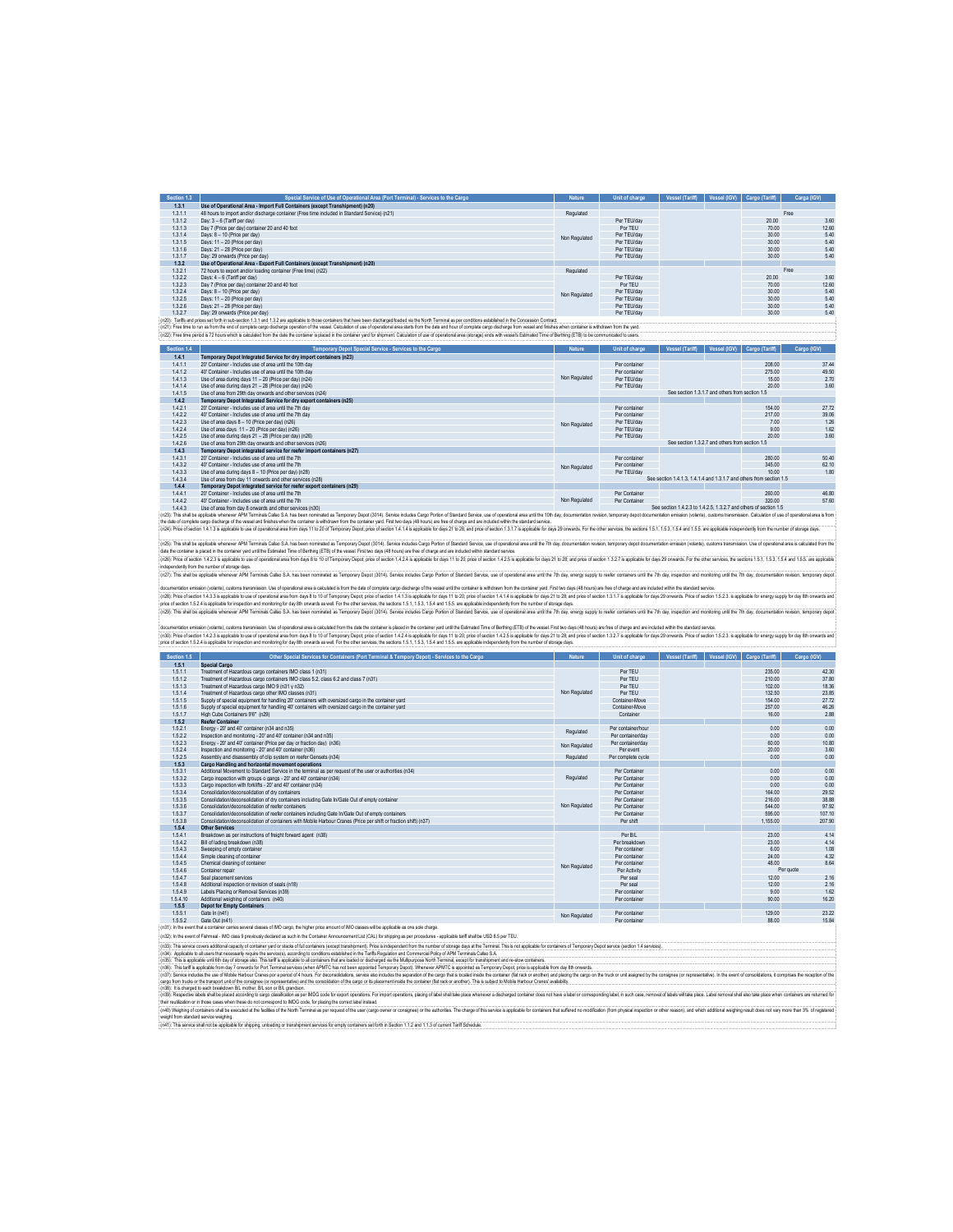| <b>SECTION 2</b> | <b>BREAK BULK CARGO SERVICES</b>                                                                                                                                                                                                                                                                                                               |               |                       |                 |              |                |             |
|------------------|------------------------------------------------------------------------------------------------------------------------------------------------------------------------------------------------------------------------------------------------------------------------------------------------------------------------------------------------|---------------|-----------------------|-----------------|--------------|----------------|-------------|
| Section 2.1      | <b>Standard Services</b>                                                                                                                                                                                                                                                                                                                       | <b>Nature</b> | Unit of charge        | Vessel (Tariff) | Vessel (IGV) | Cargo (Tariff) | Cargo (IGV) |
| 2.1.1            | Standard Service to the Vessel - Services to the Vessel                                                                                                                                                                                                                                                                                        |               |                       |                 |              |                |             |
| 2.1.1.1          | Use or rental of berth (Tariff per hour or fraction hour) (n1)                                                                                                                                                                                                                                                                                 | Regulated     | Total LoA (m) x Hours | 0.81            | 0% Rate      |                |             |
| 2.1.2            | <b>Standard Service to Break Bulk Cargo</b>                                                                                                                                                                                                                                                                                                    |               |                       |                 |              |                |             |
| 2121             | Loading and Unloading of Break Bulk cargo (n42)                                                                                                                                                                                                                                                                                                | Regulated     | Per Ton               | 2.50            | 0% Rate      | 6.23           | 1 1 2       |
|                  | (n42): Vessel portion of this tariff includes transference of the caroo from vessel to the quay, lashing/unlashing and tally. Payment of Vessel portion will be apploable to the shipping line or caroo consignee, upon condit                                                                                                                 |               |                       |                 |              |                |             |
| this tariff.     |                                                                                                                                                                                                                                                                                                                                                |               |                       |                 |              |                |             |
|                  |                                                                                                                                                                                                                                                                                                                                                |               |                       |                 |              |                |             |
| Section 2.2      | Special Services - Services to the Vessel (n5)                                                                                                                                                                                                                                                                                                 | Nature        | Unit of charge        | Vessel (Tariff) | Vessel (IGV) | Cargo (Tariff) | Carga (IGV) |
| 2.2.1            | Hatches or Hold Lids (n6)                                                                                                                                                                                                                                                                                                                      |               |                       |                 |              |                |             |
| 2.2.1.1          | Movement of ISO hatches.                                                                                                                                                                                                                                                                                                                       | Regulated     | Per move              | 0.00            | 0% Rate      |                |             |
| 222              | Re-stow of Break Bulk Cargo                                                                                                                                                                                                                                                                                                                    |               |                       |                 |              |                |             |
| 2.2.2.1          | Re-stow via vessel                                                                                                                                                                                                                                                                                                                             |               | Per ton               | 6.50            | 0% Rate      |                |             |
| 2.2.2.2          | Re-stow via quay (n43)                                                                                                                                                                                                                                                                                                                         | Regulated     | Per ton               | 13.00           | 0% Rate      |                |             |
| 2.2.3            | <b>Transhipment of Break Bulk cargo</b>                                                                                                                                                                                                                                                                                                        |               |                       |                 |              |                |             |
| 2.2.3.1          | Transhipment of Break Bulk cargo - Complete cycle (n44)                                                                                                                                                                                                                                                                                        | Non Regulated | Per ton               | 17.40           | 0% Rate      |                |             |
|                  | (n43); This is applicable to the cargo that is re-stowed in the same hold (level) or in another hold (level) of the vessel which in both cases cargo requires to be temporarily transferred to the quay.<br>(n44): Price of service includes 3 free days of storage which applies after completion of cargo discharge operation of the yessel. |               |                       |                 |              |                |             |

| Section 2.3 | Special Service of Use of Operational Area (Port Terminal) - Services to the Cargo | <b>Nature</b> | Unit of charge | Vessel (Tariff) | Vessel (IGV)                           | Cargo (Tariff) | Carga (IGV) |
|-------------|------------------------------------------------------------------------------------|---------------|----------------|-----------------|----------------------------------------|----------------|-------------|
| 2.3.1       | Use of Operational Area - All traffic                                              |               |                |                 |                                        |                |             |
| 2.3.1.1     | Days: 1 - 3 (Free time - included in Standard Service)                             | Regulated     |                |                 |                                        |                | Free        |
| 2.3.1.2     | Days: 4 - 10 (Tariff for whole period or fraction period)                          |               | Per ton        |                 |                                        | 22.11          | 3.98        |
| 2.3.1.3     | Days: 11 - 20 (Tariff per day or fraction day)                                     | Non Regulated | Per ton/day    |                 |                                        | 2.50           | 0.45        |
| 2.3.1.4     | Days: 21 - onwards (Tariff per day or fraction day)                                |               | Per ton/day    |                 |                                        | 4.00           | 0.72        |
|             |                                                                                    |               |                |                 |                                        |                |             |
| Section 2.4 | Special Service of Temporary Depot - Services to the Cargo                         | <b>Nature</b> | Unit of charge | Vessel (Tariff) | Vessel (IGV)                           | Cargo (Tariff) | Carga (IGV) |
| 2.4.1       | Temporary Depot Integrated Service - All traffic (n45)                             |               |                |                 |                                        |                |             |
| 2.4.1.1     | Break Bulk Cargo - Includes use of operational area until day 10                   |               | Perton         |                 |                                        | 25.60          | 461         |
| 2.4.1.2     | Use of operational area from days 11 - 20 (Price per day of day fraction)          | Non Regulated | Per ton/day    |                 |                                        | 1.50           | 0.27        |
| 2.4.1.3     | Use of operational area from day 21 onwards and other services (n46)               |               |                |                 | See section 2.3.1.4 and 2.5.2 to 2.5.4 |                |             |

(n46): Price of section 2.3.1.4. is applicable for use of operational area of Temporary Depot service from day 21 and onwards. For the other services, tariffs and prices of sections from 2.5.2 to 2.5.4 are applicable indep 2.4.1.3 Use of operational area from day 21 omends and other senices (n46)<br>(n45): This applicable area new AM Immunity Deptend and Engine and Deptend on Schen provide and accepted by Co<br>documeration emasion (value) and tra

| Section 2.5 | Other Special Services to Break Bulk Cargo (Port Terminal & Temporary Depot) - Services to the Cargo                                                                                                                           | Nature        | Unit of charge | Vessel (Tariff) | Vessel (IGV) | Cargo (Tariff) | Cargo (IGV) |  |
|-------------|--------------------------------------------------------------------------------------------------------------------------------------------------------------------------------------------------------------------------------|---------------|----------------|-----------------|--------------|----------------|-------------|--|
| 2.5.1       | Use of Simple Depot - All traffic (n47)                                                                                                                                                                                        |               |                |                 |              |                |             |  |
| 2511        | Days: 1 - 30 (Price per month or fraction month).                                                                                                                                                                              | Non Regulated | Per m2         |                 |              | 10.50          | 1.89        |  |
| 2.5.2       | <b>Special Cargo</b>                                                                                                                                                                                                           |               |                |                 |              |                |             |  |
| 2.5.2.1     | Loading/Unloading of project cargo without mobile harbor crane (n48)                                                                                                                                                           |               | Per ton or m3  |                 |              | 14 47          | 2.60        |  |
| 2.5.2.2     | Loading/Unloading of project cargo with mobile harbor crane (n48)                                                                                                                                                              | Regulated     | Per ton or m3  |                 |              | 15.65          | 2.82        |  |
| 2.5.2.3     | Special treatment to hazardous cargo using equipment and additional personnel - direct treatment (n49)                                                                                                                         |               | Per ton        |                 |              | 12.05          | 2.17        |  |
| 2.5.2.4     | Special treatment to hazardous cargo using equipment and additional personnel - indirect treatment (n49)                                                                                                                       |               | Per ton        |                 |              | 19.82          | 3.57        |  |
| 2.5.3       | Cargo Handling and horizontal movement operations                                                                                                                                                                              |               |                |                 |              |                |             |  |
| 2.5.3.1     | Additional Movement as per request of the user or competent authority                                                                                                                                                          |               | Per ton        |                 |              | 3.50           | 0.63        |  |
| 2.5.3.2     | Handling for registry of break bulk cargo (n50)                                                                                                                                                                                |               | Per ton        |                 |              | 3.50           | 0.63        |  |
| 2.5.3.3     | Deconsolidation/Consolidation of break bulk cargo with MAFIs (n51)                                                                                                                                                             | Non Regulated | Per MAFI       |                 |              | 256.00         | 46.08       |  |
| 2.5.3.4     | Desconsolidation/Consolidation of Break Bulk cargo in MAFI's with Mobile Harbour Cranes (Price per shift or fraction shift) (n52)                                                                                              |               | Per Shift      |                 |              | 1.155.00       | 207.90      |  |
| 2.5.3.5     | Deconsolidation/Consolidation of MAFIs (n53)                                                                                                                                                                                   |               | Per MAFI       | 77.00           | 13.86        |                |             |  |
| 2.5.4       | Other services                                                                                                                                                                                                                 |               |                |                 |              |                |             |  |
| 2.5.4.1     | Additional weighing (This does not include extra movement)                                                                                                                                                                     | Non Regulated | Per truck      |                 |              | 21.00          | 3.78        |  |
| 2.5.5       | Productivity increase for loading and unloading operations (n54)                                                                                                                                                               |               |                |                 |              |                |             |  |
| 2.5.5.1     | Productivity higher or equal to 305 tons-hour                                                                                                                                                                                  |               | Per ton        |                 |              | 9 25           | 1.67        |  |
| 2.5.5.2     | Productivity higher or equal to 406 tons-hour                                                                                                                                                                                  | Regulated     | Perton         |                 |              | 974            | 1.75        |  |
| 2.5.5.3     | Productivity higher or equal to 610 tons-hour                                                                                                                                                                                  |               | Perton         |                 |              | 10.68          | 1.92        |  |
|             | (n47): This service refers to receiving Break Bulk cargo, placing it in a designated area and storaging it for a period agreed by the exporter or importer and APM Terminals Callao S.A. This is applicable for Break Bulk car |               |                |                 |              |                |             |  |
|             | stored as Break Bulk. Standard service shall not be provided to Break Bulk cargo in this case. Tariff for this service is applicable as Simple Depot only. Space is subject to availability.                                   |               |                |                 |              |                |             |  |
|             | (n48): This is applicable to all cargo that cannot be transferred by its own means, weighing over 35 tons or being over 50 m3 per unit. The unit of charge shall be applicable to the larger measure between tonnage and dimen |               |                |                 |              |                |             |  |

(e49): Taff corresponds to bading and unlasting operations of hazardous break built cargo (IMC) whenever additional equipment and/or personnel is to be provided as per Port Authority regulation or upon request of the user.

be provided the Studient worker and to be ablu any state. We are the discussion of the Microsofter and the metally and the the the the the the the the the metally all the proposed the controlled the metally all the control

| <b>SECTION 3</b> | <b>RO-RO CARGO SERVICES</b>                                                                                                                                                                                                    |               |                       |                        |              |                |             |
|------------------|--------------------------------------------------------------------------------------------------------------------------------------------------------------------------------------------------------------------------------|---------------|-----------------------|------------------------|--------------|----------------|-------------|
| Section 3.1      | <b>Standard Service</b>                                                                                                                                                                                                        | Nature        | Unit of charge        | <b>Vessel (Tariff)</b> | Vessel (IGV) | Cargo (Tariff) | Carga (IGV) |
| 3.1.1            | Standard Service to the Vessel - Services to the Vessel                                                                                                                                                                        |               |                       |                        |              |                |             |
| 3.1.1.1          | Use or rental of berth (Tariff per hour or fraction hour) (n1)                                                                                                                                                                 | Regulated     | Total LoA (m) x Hours | 0.81                   | 0% Rate      |                |             |
| 3.1.2            | <b>Standard Service to Ro-Ro Cargo</b>                                                                                                                                                                                         |               |                       |                        |              |                |             |
| 3.1.2.1          | Loading or Unloading of Ro-Ro Cargo (n55)                                                                                                                                                                                      | Regulated     | Per ton               | 3.50                   | 0% Rate      | 29.67          | 5.34        |
|                  | (n55): Vessel portion of this tariff will be charged to the Shipping line (or representative), unless maritime shipping contract indicates otherwise. If Vessel portion of this tariff is charged to the cargo consignee, then |               |                       |                        |              |                |             |
|                  |                                                                                                                                                                                                                                |               |                       |                        |              |                |             |
| Section 3.2      | Special Services - Services to the Vessel                                                                                                                                                                                      | Nature        | Unit of charge        | <b>Vessel (Tariff)</b> | Vessel (IGV) | Cargo (Tariff) | Carga (IGV) |
| 3.2.1            | Re-stow of Ro-Ro cargo                                                                                                                                                                                                         |               |                       |                        |              |                |             |
| 3.2.1.1          | Re-stow via vessel                                                                                                                                                                                                             | Regulated     | Perton                | 13.00                  | 0% Rate      |                |             |
| 3.2.1.2          | Re-stow via quay (n56)                                                                                                                                                                                                         |               | Per ton               | 26.20                  | 0% Rate      |                |             |
| 3.2.2            | Transhipment of Ro-Ro cargo                                                                                                                                                                                                    |               |                       |                        |              |                |             |
| 3221             | Transhipment of Ro-Ro cargo - Complete cycle (n57)                                                                                                                                                                             | Non Regulated | Per ton               | 61.90                  | 0% Rate      |                |             |
|                  | (n56): This is applicable to the cargo that is re-stowed in the same hold (level) or in another hold (level) of the vessel which in both cases cargo requires to be temporarily transferred to the quay.                       |               |                       |                        |              |                |             |
|                  | (n57): Price of service includes 3 free days of storage which applies after completion of cargo discharge operation of the vessel.                                                                                             |               |                       |                        |              |                |             |
| Section 3.3      | Special Service of Use of Operational Area (Port Terminal) - Services to the Cargo                                                                                                                                             | Nature        | Unit of charge        | Vessel (Tariff)        | Vessel (IGV) | Cargo (Tariff) | Carga (IGV) |
| 3.3.1            | Use of Operational Area - All traffic (n58)                                                                                                                                                                                    |               |                       |                        |              |                |             |
| 3.3.1.1          | Days: 1 - 3 (Free time - included in Standard Service)                                                                                                                                                                         | Regulated     |                       |                        |              |                | Free        |
| 3.3.1.2          | Days: 4 - 10 (Price for total period or fraction period)                                                                                                                                                                       | Non Regulated | Per ton               |                        |              | 40.00          | 7.20        |
| 3.3.1.3          | Days: 11 - onwards (Price per day or fraction day)                                                                                                                                                                             |               | Per ton/day           |                        |              | 15.00          | 2.70        |
|                  | (n58): Prices of this section are applicable to all types of vehicle and machinery.                                                                                                                                            |               |                       |                        |              |                |             |
|                  |                                                                                                                                                                                                                                |               |                       |                        |              |                |             |

| Section 3.4 | Special Service of Temporary Depot - Services to the Cargo                                                                                                                                                                     | <b>Nature</b> | Unit of charge | Vessel (Tariff)   Vessel (IGV)   Cargo (Tariff) |                  |       | Carga (IGV) |  |
|-------------|--------------------------------------------------------------------------------------------------------------------------------------------------------------------------------------------------------------------------------|---------------|----------------|-------------------------------------------------|------------------|-------|-------------|--|
| 3.4.1       | Temporary Depot Integrated Service - All traffic (n59)                                                                                                                                                                         |               |                |                                                 |                  |       |             |  |
| 3.4.1.1     | Ro-Ro cargo in general - Includes use of operational area until day 10                                                                                                                                                         |               | Per ton        |                                                 |                  | 68.00 | 12.24       |  |
| 3412        | Lise of operational area from day 11 onwards (Price per day or fraction day)                                                                                                                                                   | Non Regulated | Per ton/day    |                                                 |                  | 10.00 | 1.80        |  |
| 3413        | Other services (n60)                                                                                                                                                                                                           |               |                |                                                 | See secction 3.5 |       |             |  |
|             | (n59): This is applicable whenever APM Terminals Calao S.A. is appointed as Termorary Depot (code 3014) after cargo has been previously coordinated and accepted by APMTC (Subject to space ayalability). It includes the Stan |               |                |                                                 |                  |       |             |  |

documentation emission (volante) and transmission to Customs. First three calendar days are free of charge and are part of the Standard Service. Prices of this section are applicable to all types of vehicles and machinery.

| Section 3.5 | Other Special Services to Ro-Ro Cargo (Port Terminal & Temporary Depot) - Services to the Cargo                              | <b>Nature</b> | Unit of charge | Vessel (Tariff) |       | Vessel (IGV) Cargo (Tariff) | Carga (IGV) |
|-------------|------------------------------------------------------------------------------------------------------------------------------|---------------|----------------|-----------------|-------|-----------------------------|-------------|
| 3.5.1       | Handling Services in Storage area                                                                                            |               |                |                 |       |                             |             |
| 3.5.1.1     | Handling for registry of Ro-Ro cargo (n61)                                                                                   | Non Regulated | Per ton        |                 |       | 10.50                       | 1.89        |
| 3.5.1.2     | Extra movement of Ro-Ro cargo (n62)                                                                                          |               | Per ton        |                 |       | 210                         | 0.38        |
| 3.5.2       | Deconsolidation/Consolidation                                                                                                |               |                |                 |       |                             |             |
| 3.5.2.1     | Deconsolidation/Consolidation of Ro-Ro cargo with MAFIs (n63)                                                                |               | Per MAFI       |                 |       | 256.00                      | 46.08       |
| 3.5.2.2     | Desconsolidation/Consolidation of Ro-Ro cargo en MAFI's with Mobile Harbour Cranes (Price per shift or fraction shift) (n64) | Non Regulated | Per Shift      |                 |       | 1 155 00                    | 207.90      |
| 3.5.2.3     | Deconsolidation/Consolidation of MAFI's (n53)                                                                                |               | Per MAFI       | 77.00           | 13.86 |                             |             |

3.5.23 Deconsolidation/orbedistion of MAFind3<br>(if3). This refers banding drag using outline paying the registy origed on the cargo, as per request of the use, (cargo owner consigne), or autories.<br>(if3). This applate to gea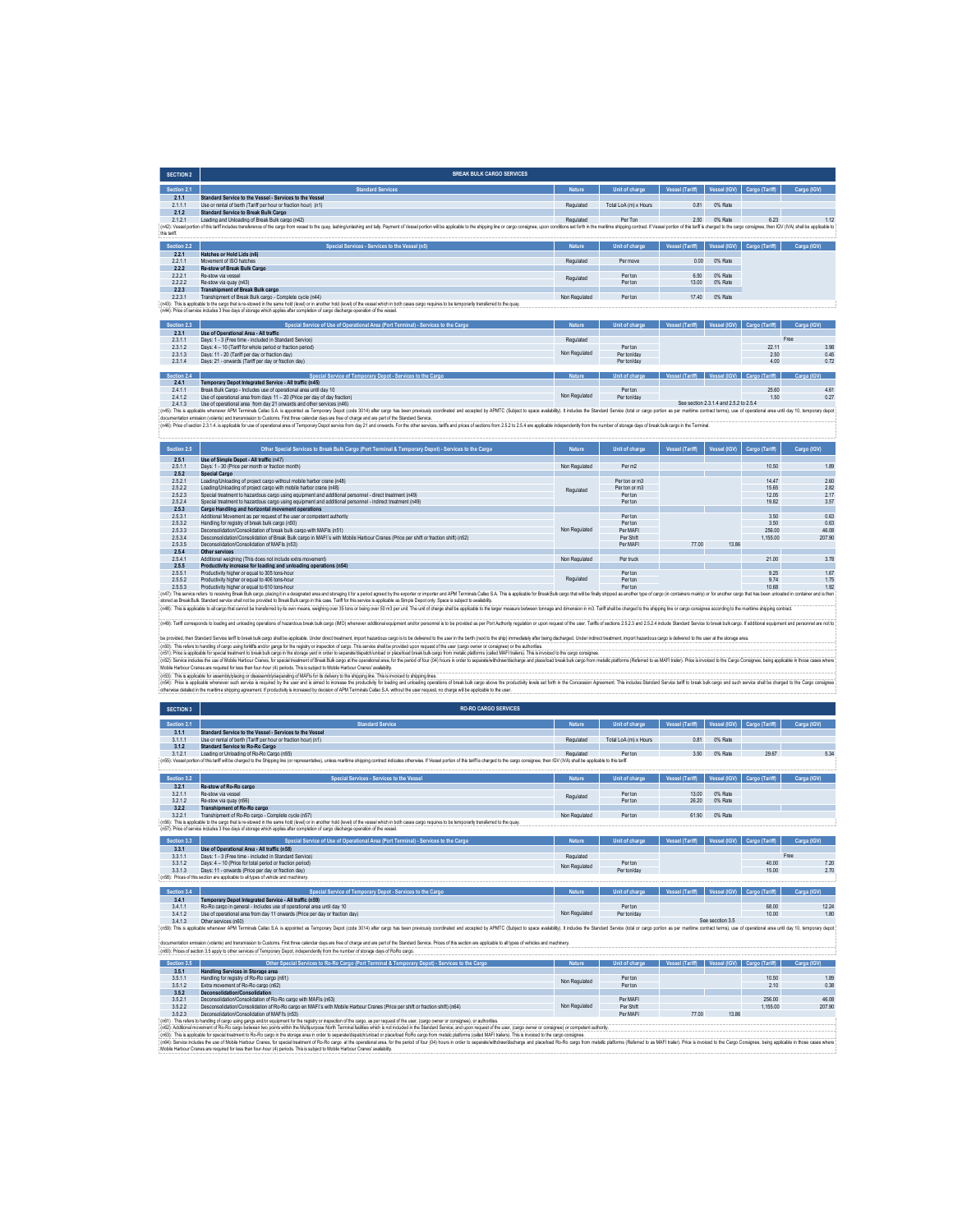| <b>SECTION 4</b> | <b>SOLID BULK CARGO</b>                                                                                                                                                                                                        |               |                       |                 |              |                             |             |
|------------------|--------------------------------------------------------------------------------------------------------------------------------------------------------------------------------------------------------------------------------|---------------|-----------------------|-----------------|--------------|-----------------------------|-------------|
| Section 4.1      | <b>Standard Service</b>                                                                                                                                                                                                        | <b>Nature</b> | Unit of charge        | Vessel (Tariff) | Vessel (IGV) | Cargo (Tariff)              | Carga (IGV) |
| 4.1.1            | Standard Service to the Vessel - Services to the Vessel                                                                                                                                                                        |               |                       |                 |              |                             |             |
| 4.1.1.1          | Use or rental of berth (Tariff per hour or fraction hour) (n1)                                                                                                                                                                 | Regulated     | Total LoA (m) x Hours | 0.81            | 0% Rate      |                             |             |
| 4.1.2            | Standard Service to Solid Bulk Cargo - Services to the Cargo                                                                                                                                                                   |               |                       |                 |              |                             |             |
| 4.1.2.1          | Loading or Unloading of Solid Bulk                                                                                                                                                                                             | Regulated     | Per ton               |                 |              | 4.32                        | 0.78        |
| Section 4.2      | Special Services - Services to the Vessel                                                                                                                                                                                      | <b>Nature</b> | Unit of charge        | Vessel (Tariff) | Vessel (IGV) | Cargo (Tariff)              | Carga (IGV) |
| 4.2.1            | Hatches or Hold Lids(n6)                                                                                                                                                                                                       |               |                       |                 |              |                             |             |
| 4.2.1.1          | Movement of ISO hatches                                                                                                                                                                                                        | Regulated     | Per move              | 0.00            | 0% Rate      |                             |             |
| Section 4.3      | Special Services - Services to the Cargo                                                                                                                                                                                       |               | Unit of charge        | Vessel (Tariff) |              | Vessel (IGV) Cargo (Tariff) | Carga (IGV) |
| 4.3.1            | Use of Operational Area - All traffic                                                                                                                                                                                          |               |                       |                 |              |                             |             |
| 4.3.1.1          | Days: 1 - 5 (Free time - included in Standard Service) (n65)                                                                                                                                                                   | Regulated     |                       |                 |              |                             | Free        |
| 4.3.1.2          | Days: 6 - 15 (Price for whole period or fraction period)                                                                                                                                                                       |               | Per ton               |                 |              | 2.75                        | 0.50        |
| 4.3.1.3          | Days: 16 - 30 (Price for whole period or fraction period).                                                                                                                                                                     | Non Regulated | Per ton               |                 |              | 4.00                        | 0.72        |
| 4.3.1.4          | Days: 31 - onwards (Price per day or fraction day)                                                                                                                                                                             |               | Per ton/day           |                 |              | 0.40                        | 0.07        |
| 432              | Other services                                                                                                                                                                                                                 |               |                       |                 |              |                             |             |
| 4.3.2.1          | Additional weighing (Extra movement is not included) (n66)                                                                                                                                                                     | Non Regulated | Per truck             |                 |              | 21.00                       | 3.78        |
|                  | (n65): Free days are given to goods which use absorbing towers and silos.                                                                                                                                                      |               |                       |                 |              |                             |             |
|                  | (n66): This service shall be provided within facilities of Multipurpose North Terminal as per request of user or authorities. (Extra) movement of solid bulk cargo is requested from its stacking area to the Gates area. Such |               |                       |                 |              |                             |             |

| <b>SECTION 5</b>                                                                                                                                                                                                               | <b>LIQUID BULK CARGO</b>                                          |           |                       |                 |         |                             |             |
|--------------------------------------------------------------------------------------------------------------------------------------------------------------------------------------------------------------------------------|-------------------------------------------------------------------|-----------|-----------------------|-----------------|---------|-----------------------------|-------------|
| Section 5.1                                                                                                                                                                                                                    | <b>Standard Service</b>                                           | Nature    | Unit of charge        | Vessel (Tariff) |         | Vessel (IGV) Cargo (Tariff) | Carga (IGV) |
| 5.1.1                                                                                                                                                                                                                          | Standard Service to the Vessel - Services to the Vessel           |           |                       |                 |         |                             |             |
| 5.1.1.1                                                                                                                                                                                                                        | Use or rental of berth (Tariff per hour or fraction hour) (n1)    | Regulated | Total LoA (m) x Hours | 0.81            | 0% Rate |                             |             |
| 5.1.2                                                                                                                                                                                                                          | Standard Service to Liquid Bulk Cargo - Services to the Cargo     |           |                       |                 |         |                             |             |
| 5.1.2.1                                                                                                                                                                                                                        | Loading or Unloading of Liquid Bulk                               | Regulated | Perton                |                 |         | 1.35                        | 0.24        |
|                                                                                                                                                                                                                                |                                                                   |           |                       |                 |         |                             |             |
| Section 5.2                                                                                                                                                                                                                    | Special Services - Services to the Cargo                          | Nature    | Unit of charge        | Vessel (Tariff) |         | Vessel (IGV) Cargo (Tariff) | Carga (IGV) |
| 5.2.1                                                                                                                                                                                                                          | Use of Contention Barriers                                        |           |                       |                 |         |                             |             |
| 5.2.1.1                                                                                                                                                                                                                        | Use of Contention Barriers (Tariff per day or fraction day) (n67) | Regulated | Per day               |                 |         | 533.02                      | 95.94       |
| : (n67): This is apolicable for the use of contention barriers during loading and unbading operations of hazardous substances and/or goods such as hydrocarbons and other louid buk. Service includes placing and unglacing co |                                                                   |           |                       |                 |         |                             |             |
| hazardous louid bulk shall be applicable to the cargo consignee, unless otherwise detailed in the maritime shipping contract.                                                                                                  |                                                                   |           |                       |                 |         |                             |             |

| <b>SECTION 6</b> | <b>PASSENGERS</b>                                                             |               |                       |                                             |      |      |             |
|------------------|-------------------------------------------------------------------------------|---------------|-----------------------|---------------------------------------------|------|------|-------------|
| Section 6.1      | <b>Standard Service</b>                                                       | <b>Nature</b> | Unit of charge        | Vessel (Tariff) Vessel (IGV) Cargo (Tariff) |      |      | Carga (IGV) |
|                  |                                                                               |               |                       |                                             |      |      |             |
| 6.1.1            | Standard Service to the Vessel - Services to the Vessel                       |               |                       |                                             |      |      |             |
| 6.1.1.           | Use or rental of berth (Tariff per hour or fraction hour) (n1)                | Regulated     | Total LoA (m) x Hours | 0.81                                        | 0.15 |      |             |
| 6.1.2            | Standard Service per Passenger                                                |               |                       |                                             |      |      |             |
| 6.1.2.1          | Standard Service per Passenger (n68)                                          | Regulated     | Per Passenger         |                                             |      | 9.32 | 1.68        |
|                  | (n68) Children under 12 years old and crew members are not subject to charge. |               |                       |                                             |      |      |             |

| <b>SECTION 7</b> | OTHER COMMON SERVICES TO THE VESSEL (n69)                           |               |                |                 |                             |  |             |
|------------------|---------------------------------------------------------------------|---------------|----------------|-----------------|-----------------------------|--|-------------|
| Section 7.1      | Special Services - Services to the Vessel                           | <b>Nature</b> | Unit of charge | Vessel (Tariff) | Vessel (IGV) Cargo (Tariff) |  | Carga (IGV) |
| 7.1.1            | <b>Use of Contention Barriers</b>                                   |               |                |                 |                             |  |             |
| 7.1.1.1          | Use of Contention Barriers (Tariff per hour or fraction hour) (n70) | Regulated     | Por dia        | 533.02          | 95.94                       |  |             |
| 7.1.2            | Hold Cleaning (n71)                                                 |               |                |                 |                             |  |             |
| 7.1.2.1          | Vessel Holds cleaning (price per gang-shift or fraction) (n72)      | Non Regulated | Per gang/Shift | 500.00          | 90.00                       |  |             |
| 7.1.2.2          | Unloading of solid waste (price per M3 or fraction) (n73)           | Non Regulated | Per M3         | 250.00          | 45.00                       |  |             |
| 7.1.3            | Sludge Management                                                   |               |                |                 |                             |  |             |
| 7.1.3.1          | Oily Waste Management (n74)                                         | Non Regulated | Per truck      | 1.300.00        | 234.00                      |  |             |
| 7.1.3.2          | Unloading of solid waste (price per M3 or fraction) (n75)           | Non Regulated | Per M3         | 350.00          | 63.00                       |  |             |
| 7.1.4            | Other services                                                      |               |                |                 |                             |  |             |
| 7.1.4.1          | Water supply (n76)                                                  | Non Regulated | Per ton        | 7.00            | 1.26                        |  |             |
| 7.1.4.2          | Phone service                                                       | Non Regulated | Per activity   | Per quote       |                             |  |             |
|                  | (aCO) Consigne gradiately to all tupo of vecessing                  |               |                |                 |                             |  |             |

7.1.42 Per applies the subsect of the subsect of the subsection of the subsection of the subsection of the subsection of the subsection of the subsection of the subsection of the subsection of the subsection of the subsect

(n7). The shits enfers holder other and the disputed only wall to the show wall.<br>(n7): This enfers related behavior control to the state of the state wall be shown that and and the state wall and the state of the state of